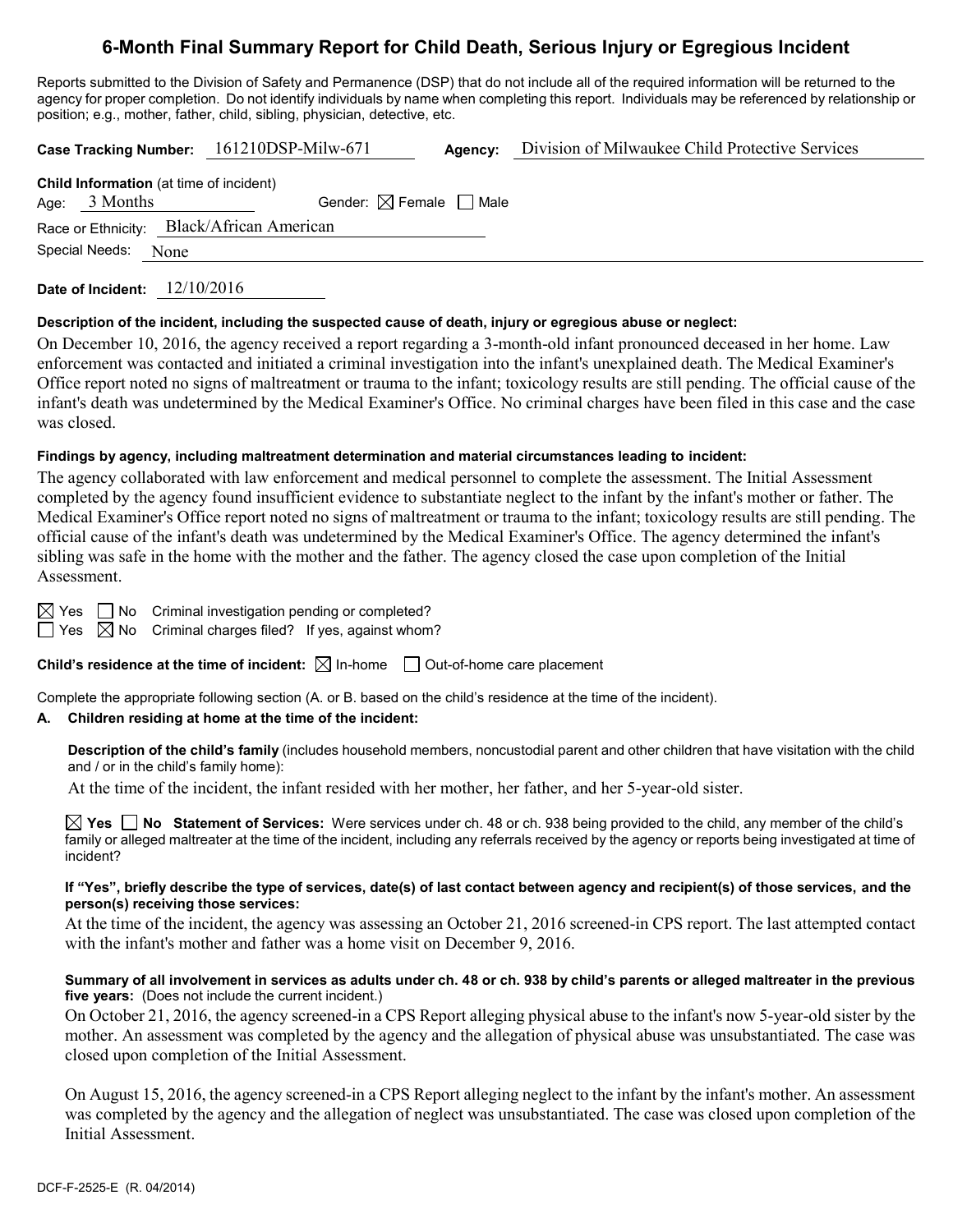**Summary of actions taken by the agency under ch. 48, including any investigation of a report or referrals to services involving the child, any member of the child's family living in this household and the child's parents and alleged maltreater.** (Does not include the current incident.)

(Note: Screened out reports listed in this section may include only the date of the report, screening decision, and if a referral to services occurred at Access. Reports that do not constitute a reasonable suspicion of maltreatment or a reason to believe that the child is threatened with harm are not required to be screened in for an initial assessment, and no further action is required by the agency.)

On October 21, 2016, the agency screened-in a CPS Report alleging physical abuse to the infant's now 5-year-old sister by the mother. An assessment was completed by the agency and the allegation of physical abuse was unsubstantiated. The case was closed upon completion of the Initial Assessment.

On August 15, 2016, the agency screened-in a CPS Report alleging neglect to the infant by the infant's mother. An assessment was completed by the agency and the allegation of neglect was unsubstantiated. The case was closed upon completion of the Initial Assessment.

On March 28, 2016, the agency screened-out a CPS Report.

# **Summary of any investigation involving the child, any member of the child's family and alleged maltreater conducted under ch. 48 and any services provided to the child and child's family since the date of the incident:**

The agency collaborated with law enforcement and medical personnel to complete the assessment. The Initial Assessment completed by the agency found insufficient evidence to substantiate neglect to the infant by the infant's mother or father. The Medical Examiner's Office report noted no signs of maltreatment or trauma to the infant; toxicology results are still pending. The official cause of the infant's death was undetermined by the Medical Examiner's Office. The agency determined the infant's sibling was safe in the home of the mother and the father. The agency closed the case upon completion of the Initial Assessment.

# **B. Children residing in out-of-home care (OHC) placement at time of incident:**

# **Description of the OHC placement and basis for decision to place child there:** N/A

# **Description of all other persons residing in the OHC placement home:**

 $N/A$ 

**Licensing history:** Including type of license, duration of license, summary of any violations by licensee or an employee of licensee or other actions that constitute a substantial failure to protect and promote the welfare of the child. N/A

# **Summary of any actions taken by agency in response to the incident:** (Check all that apply.)

| $\boxtimes$ | Screening of Access report                           | Attempted or successful reunification             |
|-------------|------------------------------------------------------|---------------------------------------------------|
|             | Protective plan implemented                          | Referral to services                              |
| $\boxtimes$ | Initial assessment conducted                         | Transportation assistance                         |
|             | Safety plan implemented                              | Collaboration with law enforcement                |
|             | Temporary physical custody of child                  | Collaboration with medical professionals          |
|             | Petitioned for court order / CHIPS (child in need of | Supervised visitation                             |
|             | protection or services)                              | Case remains open for services                    |
|             | Placement into foster home                           | Case closed by agency                             |
|             | <b>Placement with relatives</b>                      | Initiated efforts to address or enhance community |
|             | Ongoing Services case management                     | collaboration on CA/N cases                       |
|             |                                                      | Other (describe):                                 |
|             |                                                      |                                                   |